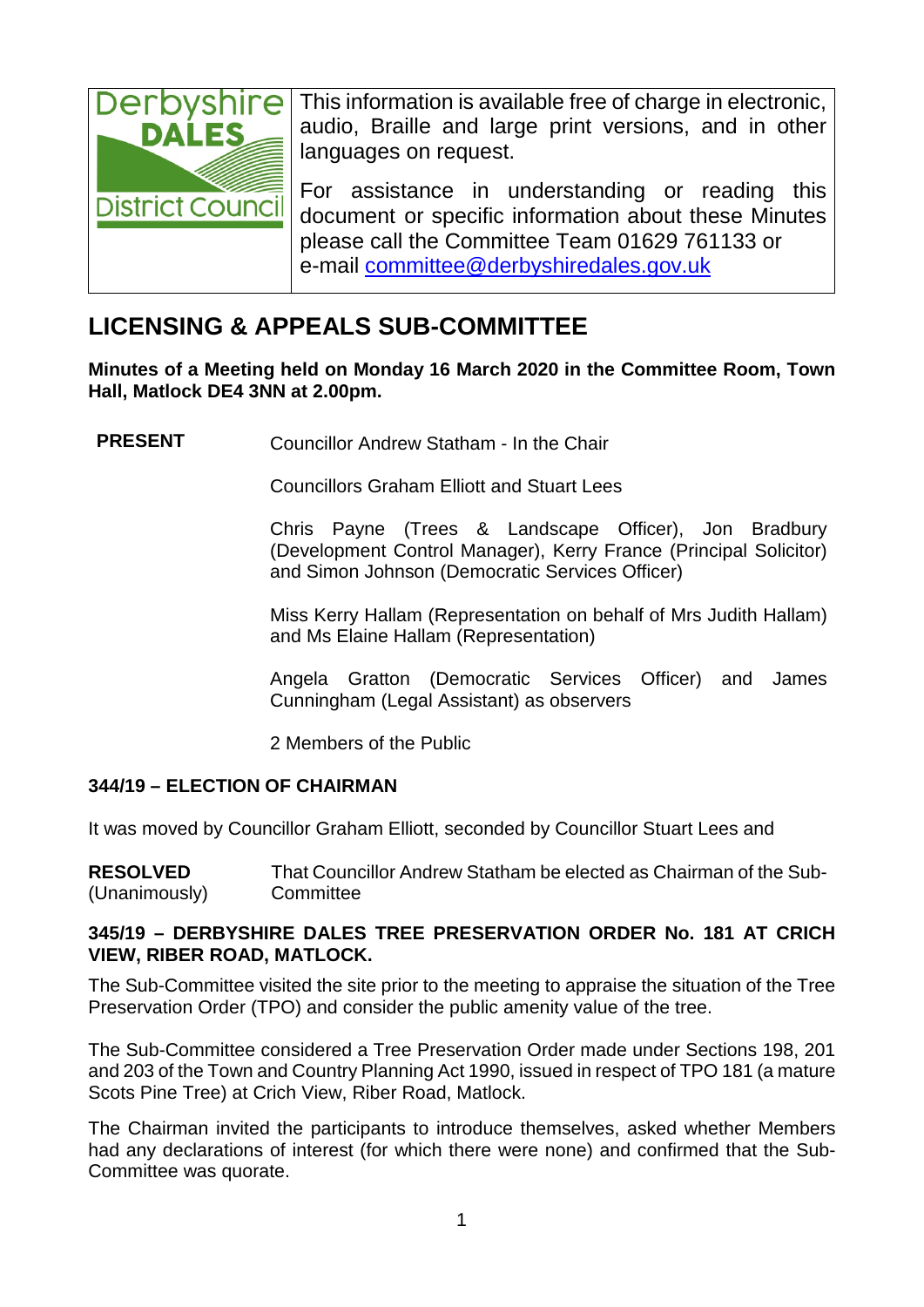The Tree & Landscape Officer, supported by the Development Control Manager, gave an outline of TPO 181 and informed the Sub-Committee that the apparent good structural and physiological condition, visibility to the public, size, ecological/biodiversity services and long remaining life expectancy of the tree justified its formal protection with a TPO.

The Tree & Landscape Officer, supported by the Development Control Manager, further informed the Sub-Committee that the justification for the TPO, without modification, was to protect the public amenity of the tree being considered and its contribution to the character and appearance of the Riber Conservation Area.

The Sub-Committee and the other parties were afforded an opportunity to raise any questions or request clarification of the Tree & Landscape Officer's report.

The Sub-Committee then heard objections to the TPO from the following:

- Miss Kerry Hallam on behalf of Mrs Judith Hallam.
- Ms Elaine Hallam

The Sub-Committee had the opportunity to ask a question or request clarification of any points made by those making objection.

The Tree & Landscape Officer and Development Control Manager were also afforded the opportunity to ask a question or request clarification of any points made by those making objection.

The Tree & Landscape Officer and Development Control Manager were then requested to sum up and give a short summary of the TPO.

All parties were afforded an opportunity to request clarification of any points.

The Sub-Committee members confirmed that they had sufficient information to make a decision and withdrew into private session to discuss their findings.

### **346/19 – DECISION**

The Sub-Committee resumed in public session.

It was moved by Councillor Stuart Lees, seconded by Councillor Andrew Statham and

**RESOLVED** (Unanimously) The Sub-Committee having considered all the evidence put before it, the Sub-Committee determined:

> It was resolved that confirmation of Tree Preservation Order No. 181 be refused without modification

### **Reason(s) for Decision**

The Sub-Committee considered that the tree (a mature Scots Pine) did not contribute to the areas' public amenity given its situation in relation to other trees and public view, or to the Riber Conservation Area.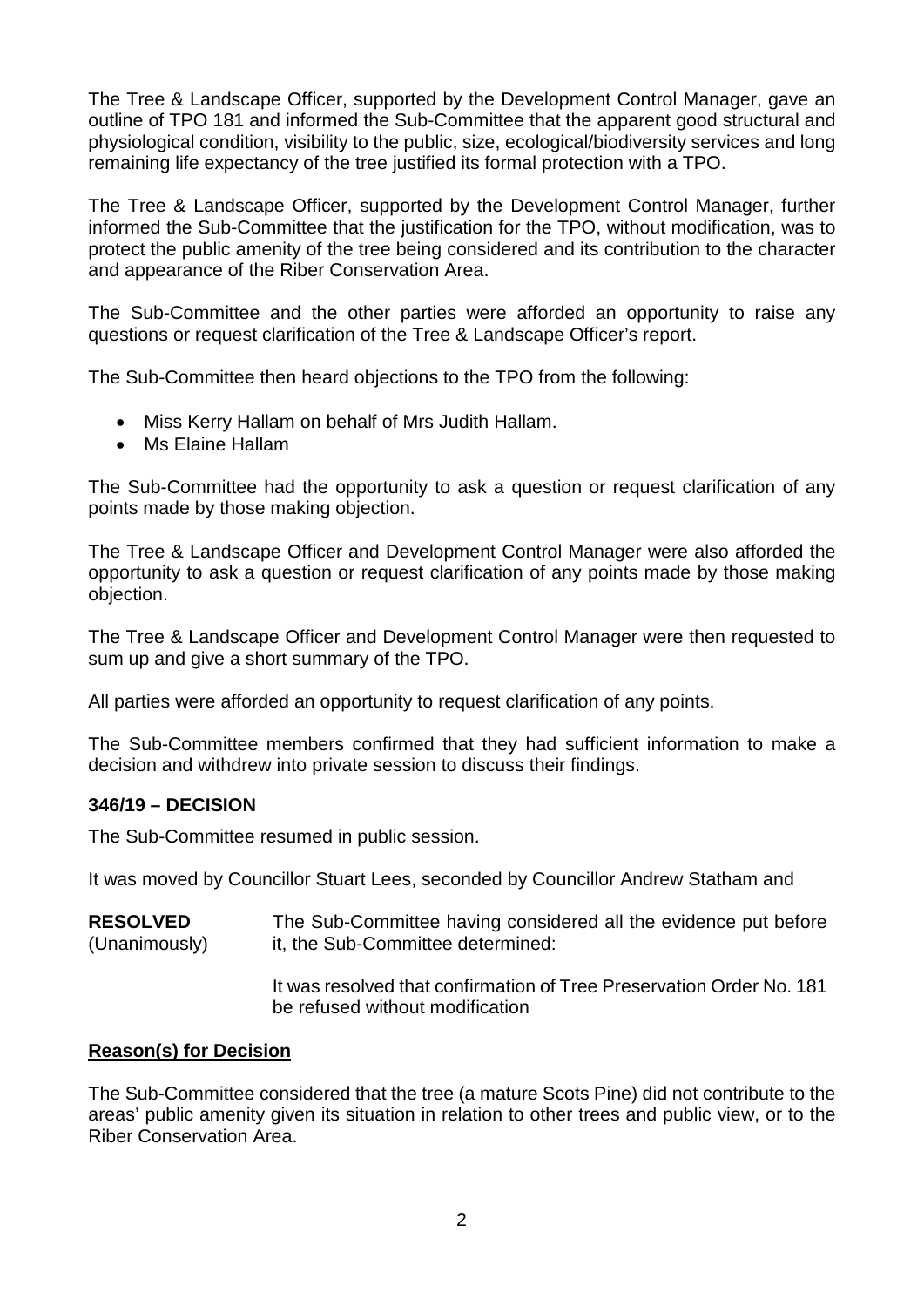**Chairman:** \_\_\_\_\_\_\_\_\_\_\_\_\_\_\_\_\_\_\_\_\_\_\_\_\_\_\_\_\_\_\_\_\_\_\_\_\_\_\_\_\_\_\_\_\_\_\_\_\_\_\_\_\_\_\_\_\_\_\_\_\_

**Date:** 16/03/2020

**Meeting Closed:** 2:32pm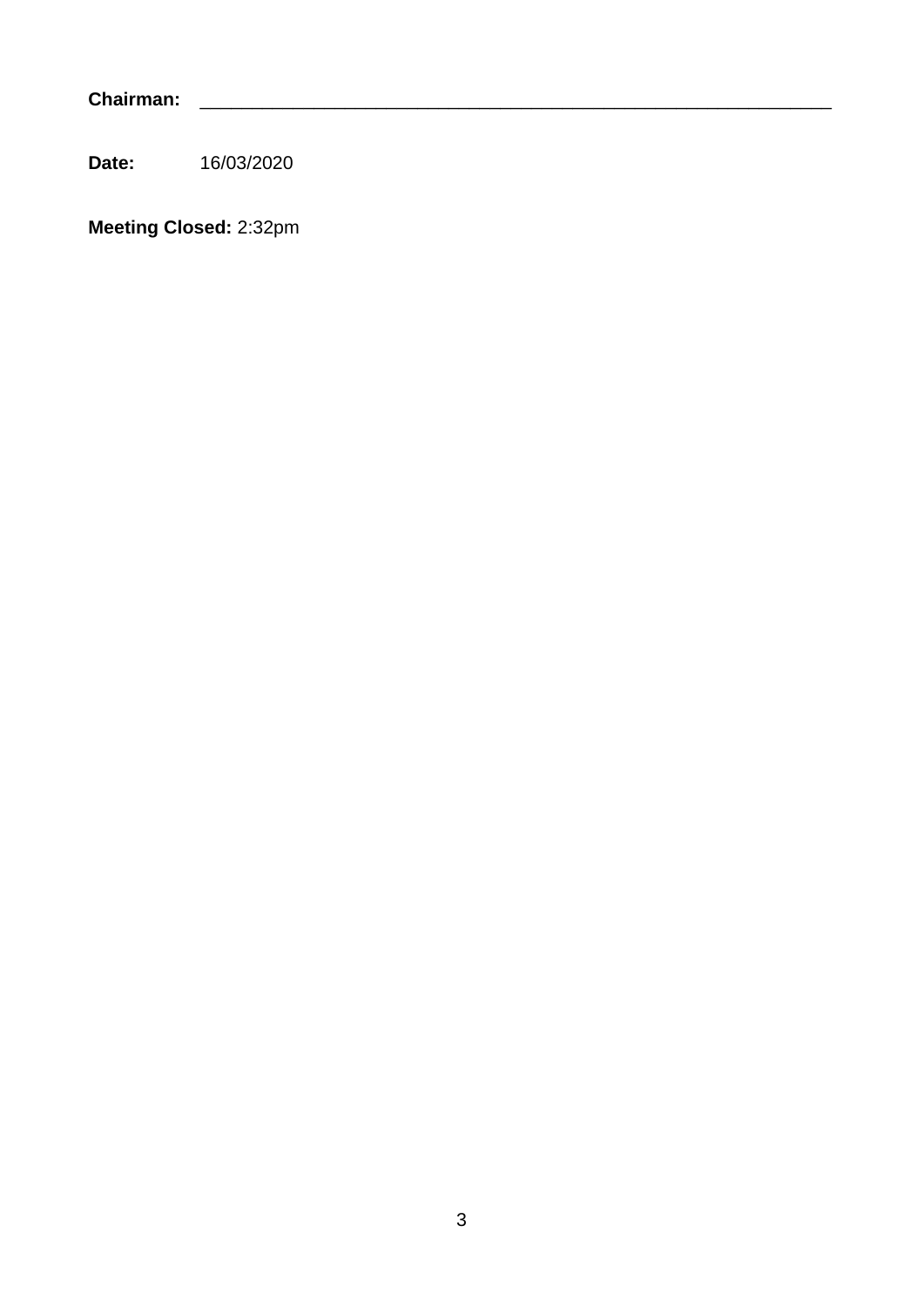

## **Decision Notice**

# **LICENSING & APPEALS SUB-COMMITTEE**

### *Site visit made on 16 March 2020*

### *Councillors Andrew Statham, Graham Elliott and Stuart Lees*

*Decision date 16th March 2020*

| <b>Appeal</b> | <b>TREE PRESERVATION ORDER</b><br><b>No. 181</b> | <b>TREES AT CRICH VIEW,</b><br><b>RIBER ROAD, MATLOCK.</b> |
|---------------|--------------------------------------------------|------------------------------------------------------------|
|---------------|--------------------------------------------------|------------------------------------------------------------|

- $\triangleright$  This hearing by the Licensing and Appeals Sub Committee was, in accordance with the Council's constitution, to consider and determine objections made against Tree Preservation order No 181 as it was not been possible to reach agreement between the objectors and the authority.
- $\triangleright$  The hearing was to determine whether Tree Preservation Order should be confirmed, with or without modification.
- $\triangleright$  Following receipt by the Council on the 26<sup>th</sup> August 2019 of a notice that works to a tree within a conservation area was requested, the Council evaluated the request and responded that a Tree Preservation Order was appropriate to prevent the work or control the extent of the work proposed
- $\triangleright$  The Application was given a reference number of T/19/00129/TCA
- $\triangleright$  Tree Preservation Order 181 was made on the 01<sup>st</sup> October 2019 by Derbyshire Dales District Council.
- $\triangleright$  The Order included 1 tree referenced T1 within the order giving a description of the tree and a location where the tree was situated. Additionally within the order was a map detailing the position of the tree subject of the order number 181
- $\triangleright$  Within the order was a notification that any objections to the order was to be received in writing no later than 04<sup>th</sup> November 2019.
- $\triangleright$  Any objection was to be Regulation 6 of the Town and Country Planning Act (Tree Preservation (England) Regulation 20212 compliant and a copy of Regulation 6 was appended to Order 181.